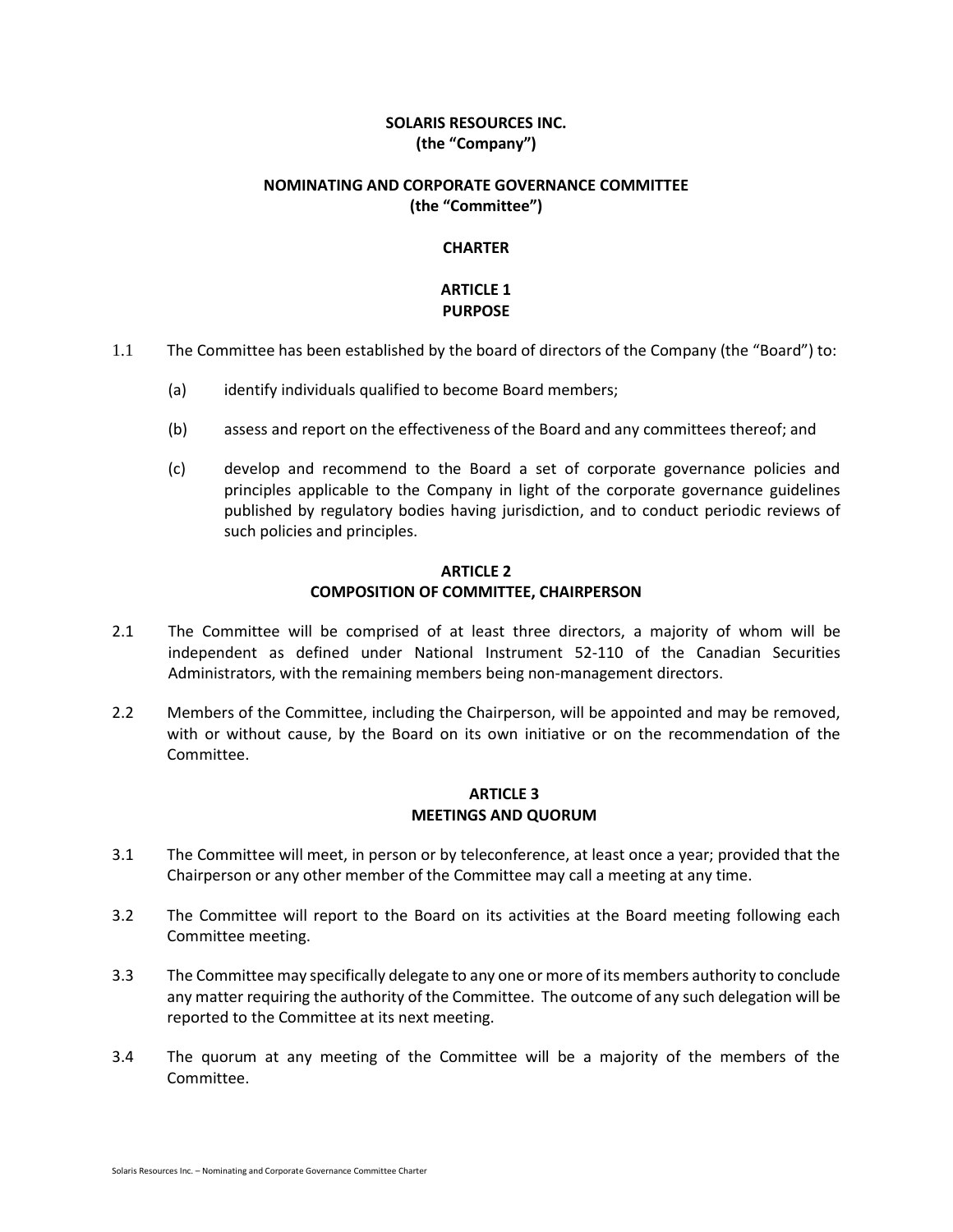## **ARTICLE 4 DUTIES AND RESPONSIBILITIES**

- 4.1 The Committee will develop and facilitate an appropriate orientation program for newly elected directors of the Company to familiarize new directors with the Company's strategic plan, the business environment and market in which the Company operates, its significant financial, accounting and risk management issues, its compliance programs, its code of business conduct and ethics, and its principal officers.
- 4.2 Subject to the powers and duties of the Board, the responsibilities of the Committee generally include, but are not limited to, undertaking the following:
	- (a) developing the Company's approach to matters of corporate governance, making recommendations to the Board with respect to all such matters, and conducting periodic reviews of all such matters;
	- (b) conducting periodic reviews of the Company's governance principles and practices and making recommendations to the Board if the Committee believes changes are appropriate;
	- (c) keeping abreast of best corporate governance practices, both locally and abroad and making recommendations to the Board on the need, where appropriate, for Board member participation in continuing education programs;
	- (d) evaluating the effectiveness of the Board and its committees and of management of the Company as a whole and reporting thereon to the Board;
	- (e) reviewing and assessing the independence of each member of the Board;
	- (f) reviewing, from time to time, the structure, composition and size of the Board, with a view to determining the impact of the number of Board members upon its effectiveness and reporting thereon to the Board;
	- (g) identifying any weaknesses in the current Board composition;
	- (h) considering the advisability of, and any requirements for, rotation of members of the Board and making the appropriate recommendations to the Board in connection therewith;
	- (i) identifying and evaluating potential nominees for Board membership and, after assessing the credentials, diversity, and fitness for office of each proposed nominee (including the ability to devote sufficient time and resources to the Board), recommending to the Board appropriate nominees for election to the Board;
	- (j) considering the composition and mandates of the Board committees and the selection and rotation of committee members and chairmen, and submitting recommendations to the Board in connection therewith;